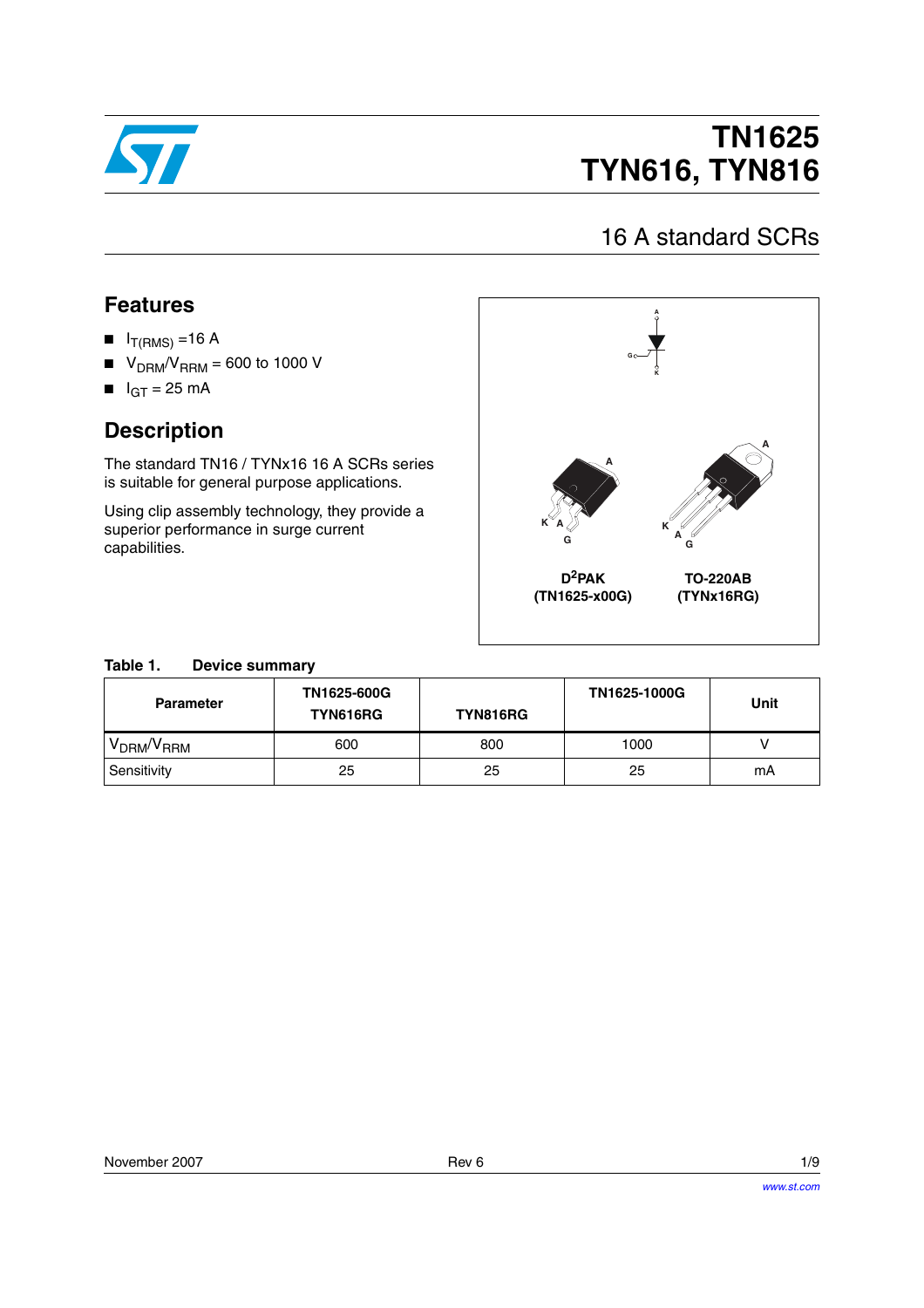$\sqrt{2}$ 

# **1 Characteristics**

| Symbol                                   | <b>Parameter</b>                                                                                       | Value          | Unit           |                                    |             |  |
|------------------------------------------|--------------------------------------------------------------------------------------------------------|----------------|----------------|------------------------------------|-------------|--|
| $I_{T(RMS)}$                             | RMS on-state current (180 °Conduction angle)                                                           | 16             | A              |                                    |             |  |
| $I_{T(AV)}$                              | Average on-state current (180 °Conduction angle)                                                       |                | $T_c = 110 °C$ | 10                                 | A           |  |
|                                          |                                                                                                        | $t_p = 8.3$ ms |                | 200                                | A           |  |
|                                          | Non repetitive surge peak on-state current<br>$I$ TSM<br>$t_{p} = 10$ ms                               |                | $T_i = 25 °C$  | 190                                |             |  |
| $l^2t$                                   | $I2t$ Value for fusing                                                                                 | $t_p = 10$ ms  | $T_i = 25 °C$  | 180                                | $A^2$ s     |  |
| dl/dt                                    | Critical rate of rise of on-state current<br>$F = 60$ Hz<br>$I_G = 2 \times I_{GT}$ , $t_r \le 100$ ns |                | $T_i = 125 °C$ | 50                                 | $A/\mu s$   |  |
| <sup>l</sup> GM                          | Peak gate current<br>$t_p = 20 \mu s$                                                                  |                | $T_i = 125 °C$ | 4                                  | A           |  |
| $P_{G(AV)}$                              | Average gate power dissipation                                                                         |                | W              |                                    |             |  |
| $\mathsf{T}_{\text{stg}}$<br>$T_{\rm i}$ | Storage junction temperature range<br>Operating junction temperature range                             |                |                | $-40$ to $+150$<br>$-40$ to $+125$ | $^{\circ}C$ |  |
| V <sub>RGM</sub>                         | Maximum peak reverse gate voltage                                                                      |                |                | 5                                  | v           |  |

### <span id="page-1-0"></span>**Table 2. Absolute ratings (limiting values)**

### **Table 3. Electrical characteristics (Tj = 25 °C, unless otherwise specified)**

| Symbol                  | <b>Test Conditions</b>                    |                | <b>Value</b> | <b>Unit</b>    |           |
|-------------------------|-------------------------------------------|----------------|--------------|----------------|-----------|
|                         |                                           |                | MIN.         | $\overline{2}$ | mA        |
| $I_{GT}$                | $V_D = 12 V$ R <sub>1</sub> = 33 $\Omega$ |                | MAX.         | 25             |           |
| $V_{GT}$                |                                           |                | MAX.         | 1.3            | $\vee$    |
| $V_{GD}$                | $R_1 = 3.3 k\Omega$<br>$V_D = V_{DRM}$    | $T_i = 125 °C$ | MIN.         | 0.2            | V         |
| ŀн.                     | $I_T = 500$ mA Gate open                  |                | MAX.         | 40             | mA        |
| կ_                      | $I_G = 1.2 \times I_{GT}$                 |                | MAX.         | 60             | mA        |
| dV/dt                   | $V_D = 67 \% V_{DRM}$ Gate open           | $T_i = 125 °C$ | MIN.         | 500            | $V/\mu s$ |
| V <sub>TM</sub>         | $I_{TM}$ = 32 A $t_0$ = 380 µs            | $T_i = 25 °C$  | MAX.         | 1.6            | $\vee$    |
| $V_{\text{t0}}$         | Threshold voltage                         | $T_i = 125 °C$ | MAX.         | 0.77           | V         |
| $R_{d}$                 | Dynamic resistance                        | $T_i = 125 °C$ | MAX.         | 23             | $m\Omega$ |
| <b>I</b> <sub>DRM</sub> |                                           | $T_i = 25 °C$  | MAX.         | 5              | μA        |
| <sup>I</sup> RRM        | $V_{DRM} = V_{RRM}$                       | $T_i = 125 °C$ |              | $\overline{c}$ | mA        |

#### **Table 4. Thermal resistance**

| Symbol                                    | <b>Parameter</b>      |                          |                 | Value | Unit          |
|-------------------------------------------|-----------------------|--------------------------|-----------------|-------|---------------|
| $R_{th(j-c)}$                             | Junction to case (DC) |                          |                 | 1.1   | $\degree$ C/W |
|                                           |                       | $S = 01$ cm <sup>2</sup> | $D^2$ PAK       | 45    | $\degree$ C/W |
| Junction to ambient (DC)<br>$R_{th(i-a)}$ |                       |                          | <b>TO-220AB</b> | 60    |               |

 $S =$  copper surface under tab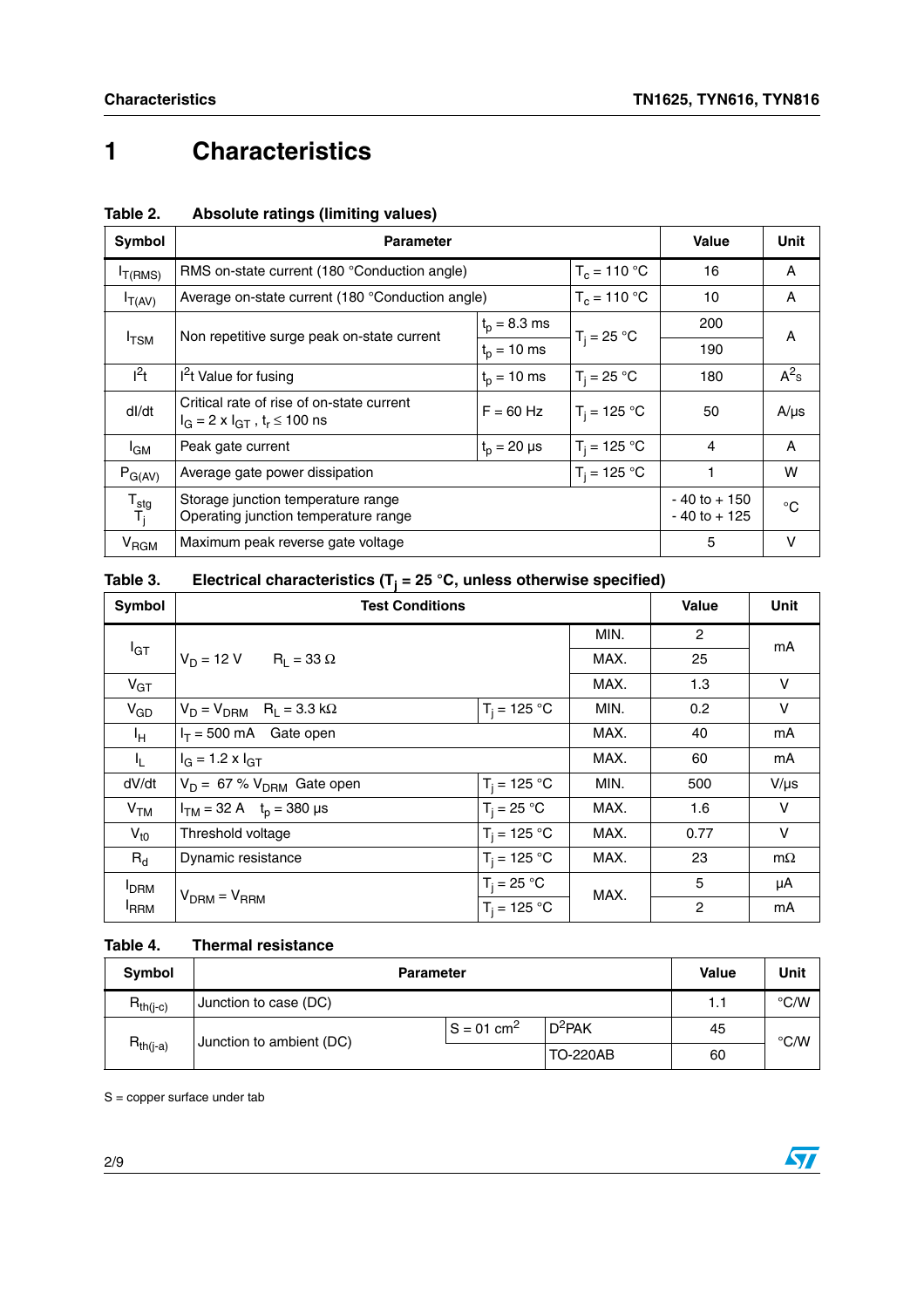#### **Figure 1. Maximum average power dissipation versus average on-state current**



#### **Figure 2. Average and D.C. on-state current versus case temperature**



#### **Figure 3. Average and D.C. on-state current versus ambient temperature (copper surface under tab: S=1cm2) (D2PAK)**





 **Figure 5. Relative variation of gate trigger current, holding current and latching current versus junction temperature**



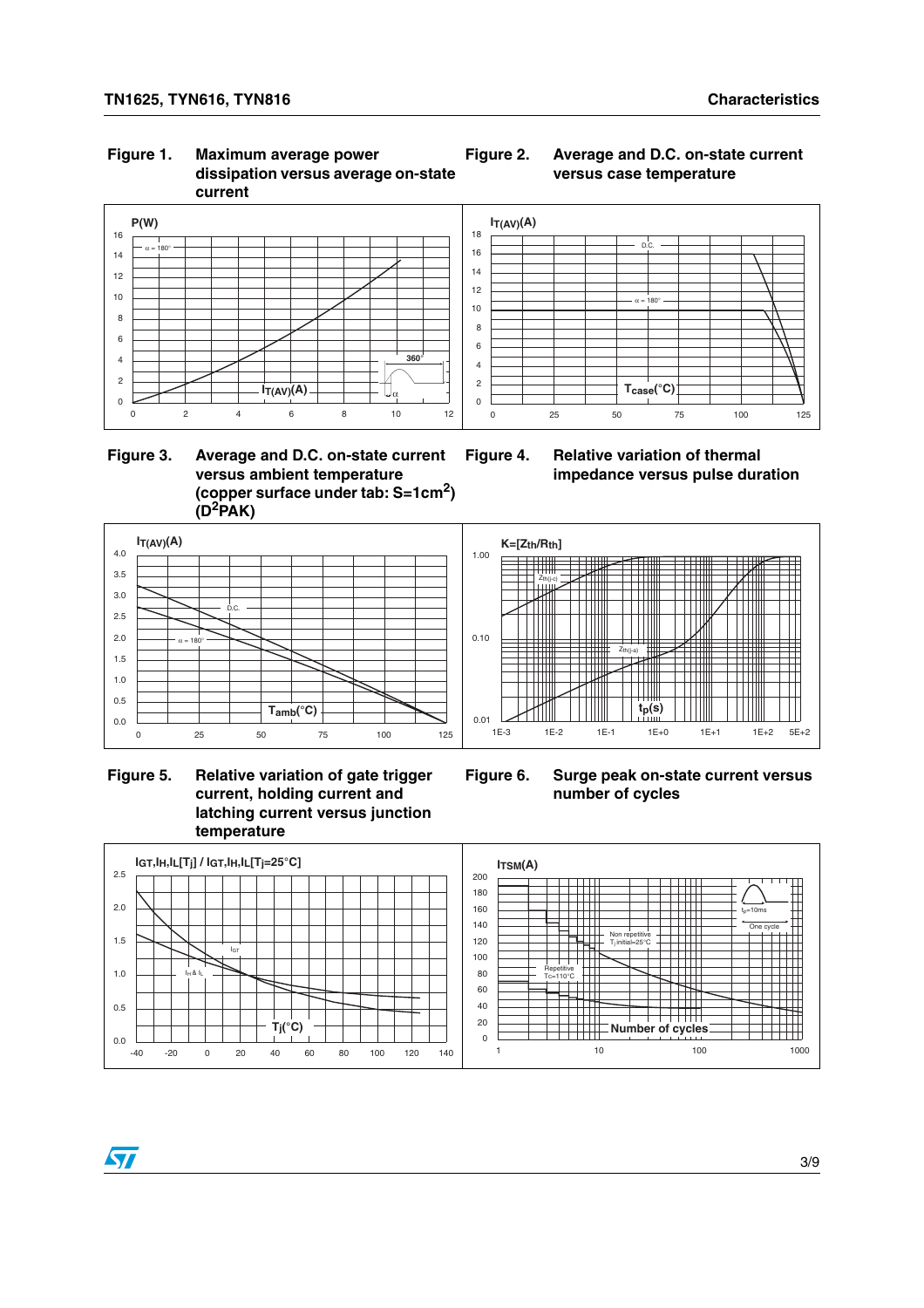#### **Figure 7. Non-repetitive surge peak on-state current for a sinusoidal pulse with**  width t<sub>p</sub> < 10 ms, and **corresponding values of I2t**

#### **Figure 8. On-state characteristics (maximum values)**



#### Figure 9. **Figure 9. Thermal resistance junction to ambient versus copper surface under tab (epoxy printed circuit board FR4, copper thickness: 35 µm) (D2PAK)**

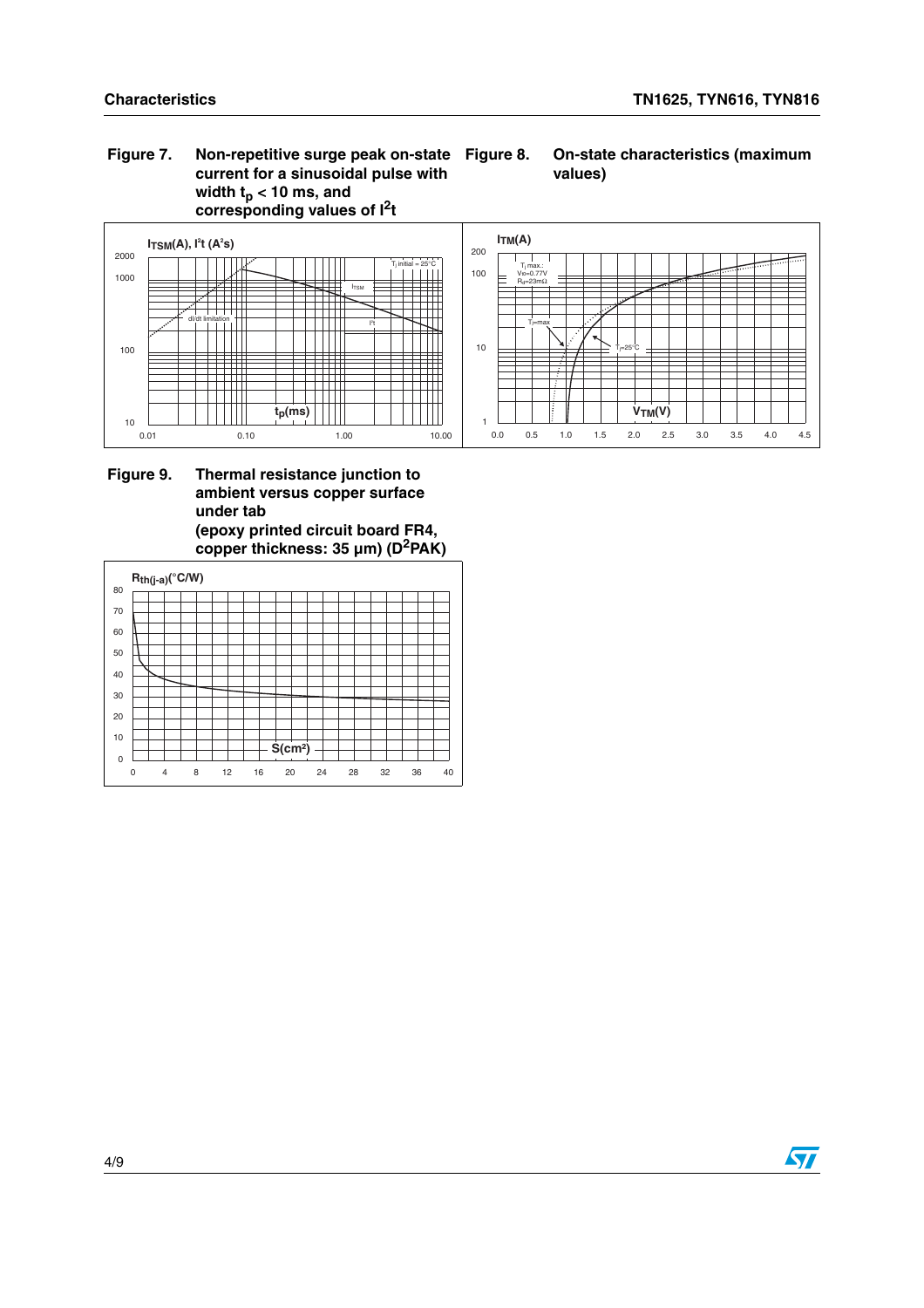## **2 Ordering information scheme**

#### **Figure 10. TN1625**

| <b>Standard SCR series</b> |  |
|----------------------------|--|
| <b>Current</b>             |  |
| $16 = 16 A$                |  |
| <b>Sensitivity</b>         |  |
| $25 = 25$ mA               |  |
| Voltage                    |  |
| $600 = 600 V$              |  |
| $1000 = 1000 V$            |  |
| Package                    |  |
| $G = D^2PAK$               |  |
| Packing mode               |  |

#### **Figure 11. TYNx16**



 $\sqrt{27}$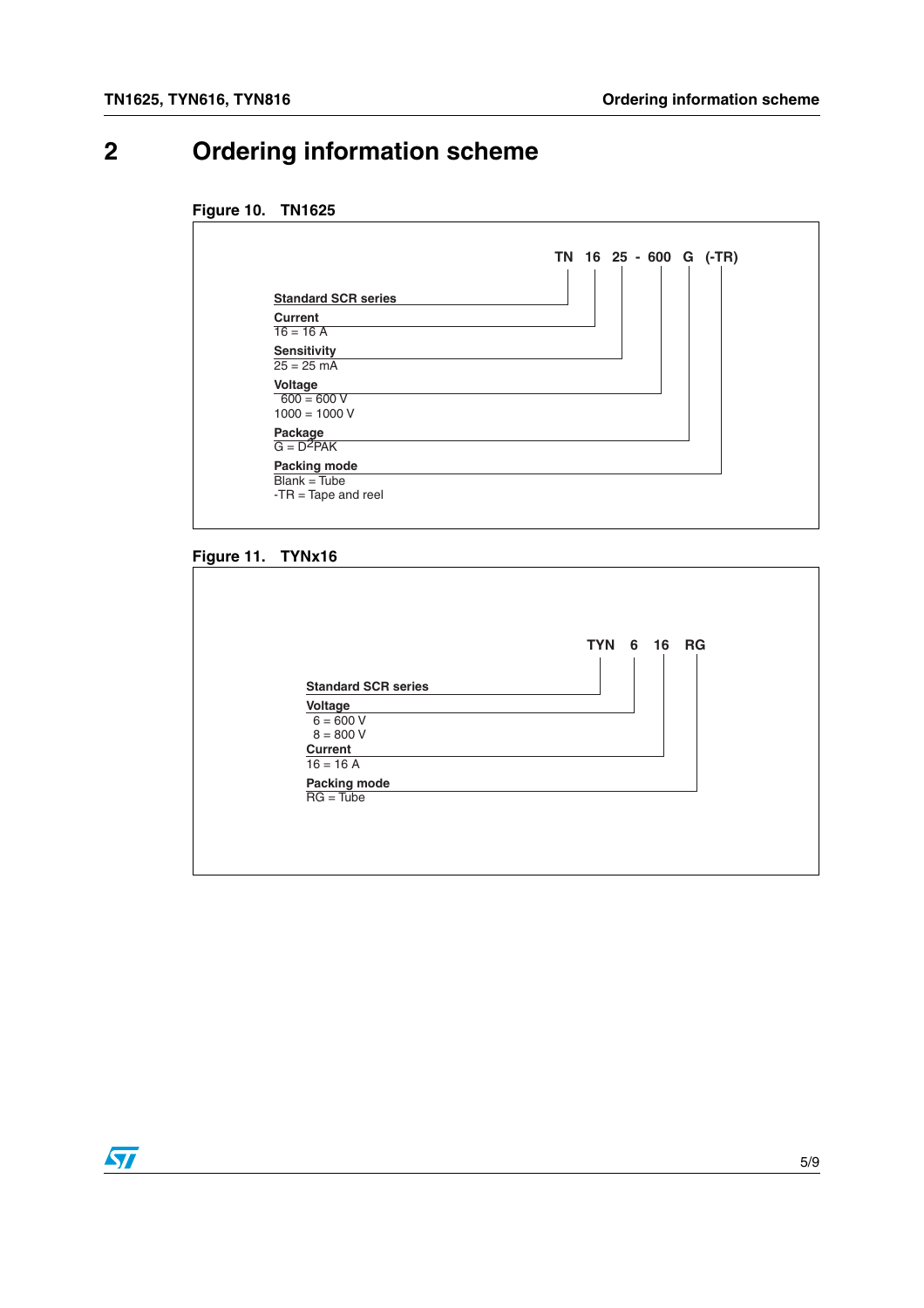## **3 Package information**

- Epoxy meets UL94, V0
- Cooling method: C
- Recommended torque value: 0.4 0.6 N·m

In order to meet environmental requirements, ST offers these devices in ECOPACK® packages. These packages have a lead-free second level interconnect. The category of second level interconnect is marked on the package and on the inner box label, in compliance with JEDEC Standard JESD97. The maximum ratings related to soldering conditions are also marked on the inner box label. ECOPACK is an ST trademark. ECOPACK specifications are available at: www.st.com.

Table 5. **TO-220AB dimensions** 

|                                             |                                                       |                |                |                    | <b>Dimensions</b> |       |               |       |
|---------------------------------------------|-------------------------------------------------------|----------------|----------------|--------------------|-------------------|-------|---------------|-------|
|                                             |                                                       | Ref.           |                | <b>Millimeters</b> |                   |       | <b>Inches</b> |       |
|                                             |                                                       |                | Min.           | Typ.               | Max.              | Min.  | Typ.          | Max.  |
|                                             |                                                       | Α              | 15.20          |                    | 15.90             | 0.598 |               | 0.625 |
|                                             |                                                       | a1             |                | 3.75               |                   |       | 0.147         |       |
| в<br>ØΙ                                     | С<br>b2                                               | a2             | 13.00          |                    | 14.00             | 0.511 |               | 0.551 |
| L<br>А                                      |                                                       | В              | 10.00          |                    | 10.40             | 0.393 |               | 0.409 |
|                                             | F                                                     | b <sub>1</sub> | 0.61           |                    | 0.88              | 0.024 |               | 0.034 |
|                                             |                                                       |                | b <sub>2</sub> | 1.23               |                   | 1.32  | 0.048         |       |
| $\mathsf{I}4$<br>13                         |                                                       | C              | 4.40           |                    | 4.60              | 0.173 |               | 0.181 |
| a1                                          | $\overset{\mathbf{c2}}{\rightarrow}$                  | c1             | 0.49           |                    | 0.70              | 0.019 |               | 0.027 |
| 12                                          |                                                       | c2             | 2.40           |                    | 2.72              | 0.094 |               | 0.107 |
| a2                                          |                                                       | е              | 2.40           |                    | 2.70              | 0.094 |               | 0.106 |
|                                             | $\begin{array}{c}\n\mathbf{M} \\ \hline\n\end{array}$ | F              | 6.20           |                    | 6.60              | 0.244 |               | 0.259 |
| $\overline{b1}$<br>$\overleftrightarrow{e}$ | c1                                                    | ØI             | 3.75           |                    | 3.85              | 0.147 |               | 0.151 |
|                                             |                                                       | 14             | 15.80          | 16.40              | 16.80             | 0.622 | 0.646         | 0.661 |
|                                             |                                                       | Г              | 2.65           |                    | 2.95              | 0.104 |               | 0.116 |
|                                             |                                                       | $ 2\rangle$    | 1.14           |                    | 1.70              | 0.044 |               | 0.066 |
|                                             |                                                       | I3             | 1.14           |                    | 1.70              | 0.044 |               | 0.066 |
|                                             |                                                       | M              |                | 2.60               |                   |       | 0.102         |       |

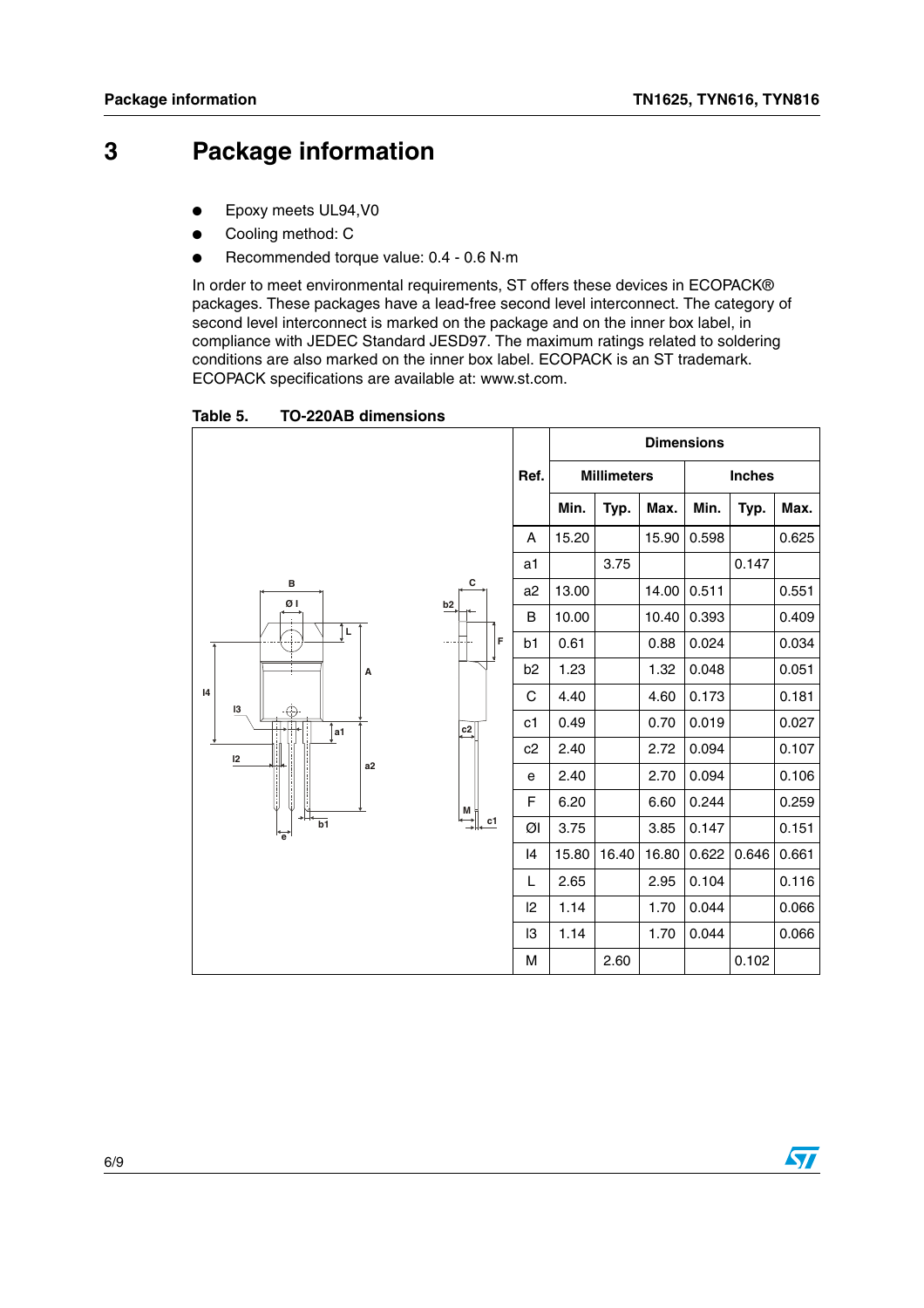|                          |                                     |                |             |                    |             | <b>Dimensions</b> |       |             |
|--------------------------|-------------------------------------|----------------|-------------|--------------------|-------------|-------------------|-------|-------------|
|                          |                                     | Ref.           |             | <b>Millimeters</b> |             | <b>Inches</b>     |       |             |
|                          |                                     |                | Min.        | Typ.               | Max.        | Min.              | Typ.  | Max.        |
|                          |                                     | A              | 4.30        |                    | 4.60        | 0.169             |       | 0.181       |
| E                        | А                                   | A <sub>1</sub> | 2.49        |                    | 2.69        | 0.098             |       | 0.106       |
| L2                       | $C2 -$                              | A <sub>2</sub> | 0.03        |                    | 0.23        | 0.001             |       | 0.009       |
|                          |                                     | B              | 0.70        |                    | 0.93        | 0.027             |       | 0.037       |
| L                        | D                                   | B <sub>2</sub> | 1.25        | 1.40               |             | 0.048             | 0.055 |             |
| Œ<br>L <sub>3</sub><br>Ħ |                                     | C              | 0.45        |                    | 0.60        | 0.017             |       | 0.024       |
| đ.<br>A1                 |                                     | C <sub>2</sub> | 1.21        |                    | 1.36        | 0.047             |       | 0.054       |
| B2<br>$\, {\bf B}$       | $\overline{R}$<br>$c_{\rightarrow}$ | D              | 8.95        |                    | 9.35        | 0.352             |       | 0.368       |
| G                        |                                     | Е              | 10.00       |                    | 10.28       | 0.393             |       | 0.405       |
|                          | A2<br>2mm min.                      | G              | 4.88        |                    | 5.28        | 0.192             |       | 0.208       |
|                          | <b>FLAT ZONE</b>                    | L              | 15.00       |                    | 15.85       | 0.590             |       | 0.624       |
|                          | V <sub>2</sub>                      | L <sub>2</sub> | 1.27        |                    | 1.40        | 0.050             |       | 0.055       |
|                          |                                     | L3             | 1.40        |                    | 1.75        | 0.055             |       | 0.069       |
|                          |                                     | R              |             | 0.40               |             |                   | 0.016 |             |
|                          |                                     | V <sub>2</sub> | $0^{\circ}$ |                    | $8^{\circ}$ | $0^{\circ}$       |       | $8^{\circ}$ |

Table 6. **Table 6. D2PAK dimensions**



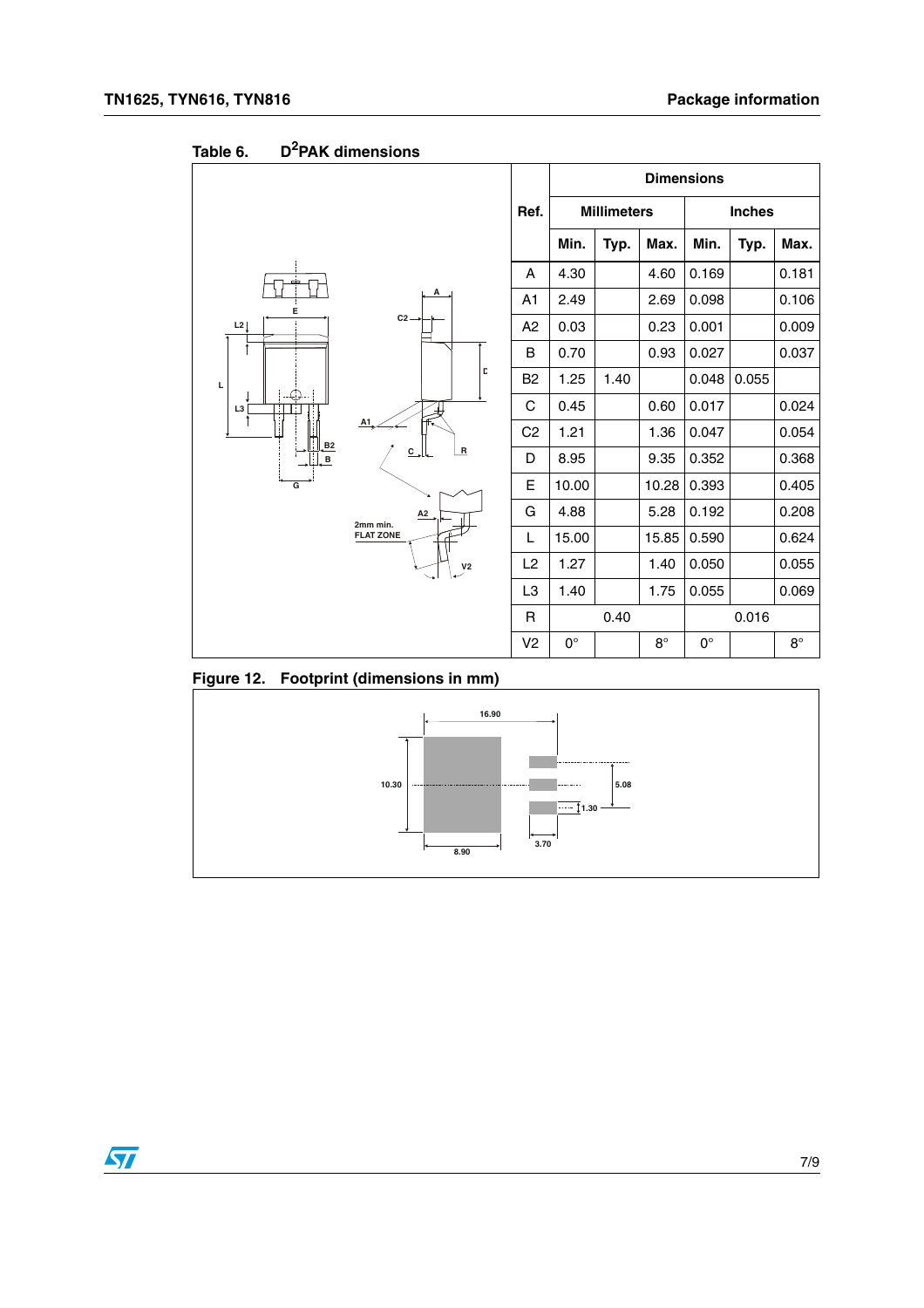## **4 Ordering information**

#### Table 7. **Ordering information**

| Order code <sup>(1)</sup> | Marking $(1)$ | Package         | Weiaht           |      | Base gty   Delivery mode |
|---------------------------|---------------|-----------------|------------------|------|--------------------------|
| TN1625-x00G               | TN1625x00G    | $D^2$ PAK       | 1.5 a            | 50   | Tube                     |
| TN1625-x00G-TR            | TN1625x00G    | $D^2$ PAK       | 1.5 <sub>q</sub> | 1000 | Tape and reel            |
| TYNx16RG                  | TYNx16        | <b>TO-220AB</b> | 2.3 <sub>q</sub> | 50   | Tube                     |

<span id="page-7-0"></span>1. x indicates votage, 6, 8 or 10 for 600, 800 and 1000 V respectively

## **5 Revision history**

| <b>Document revision history</b><br>Table 8. |  |
|----------------------------------------------|--|
|----------------------------------------------|--|

| Date        | <b>Revision</b> | <b>Changes</b>                                                                                |
|-------------|-----------------|-----------------------------------------------------------------------------------------------|
| Apr-2002    | 4A              | Last update.                                                                                  |
| 13-Feb-2006 | 5               | TO-220AB delivery mode changed from bulk to tube.<br>ECOPACK statement added.                 |
| 07-Nov-2007 | 6               | Reformatted to current standards. Table 2.: $I_{T(RMS)}$ value corrected<br>from 12 A to 16 A |

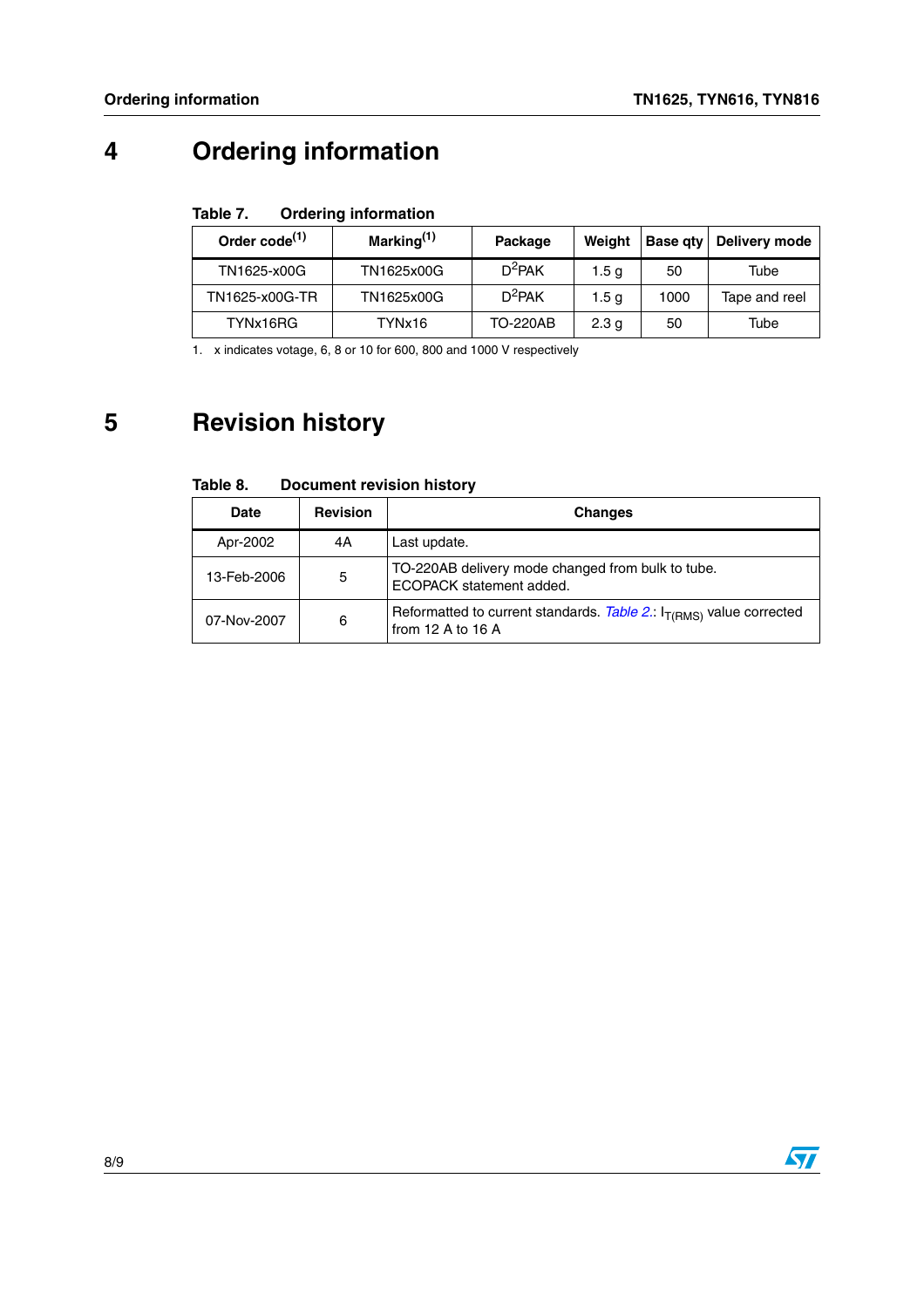#### **Please Read Carefully:**

Information in this document is provided solely in connection with ST products. STMicroelectronics NV and its subsidiaries ("ST") reserve the right to make changes, corrections, modifications or improvements, to this document, and the products and services described herein at any time, without notice.

All ST products are sold pursuant to ST's terms and conditions of sale.

Purchasers are solely responsible for the choice, selection and use of the ST products and services described herein, and ST assumes no liability whatsoever relating to the choice, selection or use of the ST products and services described herein.

No license, express or implied, by estoppel or otherwise, to any intellectual property rights is granted under this document. If any part of this document refers to any third party products or services it shall not be deemed a license grant by ST for the use of such third party products or services, or any intellectual property contained therein or considered as a warranty covering the use in any manner whatsoever of such third party products or services or any intellectual property contained therein.

**UNLESS OTHERWISE SET FORTH IN ST'S TERMS AND CONDITIONS OF SALE ST DISCLAIMS ANY EXPRESS OR IMPLIED WARRANTY WITH RESPECT TO THE USE AND/OR SALE OF ST PRODUCTS INCLUDING WITHOUT LIMITATION IMPLIED WARRANTIES OF MERCHANTABILITY, FITNESS FOR A PARTICULAR PURPOSE (AND THEIR EQUIVALENTS UNDER THE LAWS OF ANY JURISDICTION), OR INFRINGEMENT OF ANY PATENT, COPYRIGHT OR OTHER INTELLECTUAL PROPERTY RIGHT.**

**UNLESS EXPRESSLY APPROVED IN WRITING BY AN AUTHORIZED ST REPRESENTATIVE, ST PRODUCTS ARE NOT RECOMMENDED, AUTHORIZED OR WARRANTED FOR USE IN MILITARY, AIR CRAFT, SPACE, LIFE SAVING, OR LIFE SUSTAINING APPLICATIONS, NOR IN PRODUCTS OR SYSTEMS WHERE FAILURE OR MALFUNCTION MAY RESULT IN PERSONAL INJURY, DEATH, OR SEVERE PROPERTY OR ENVIRONMENTAL DAMAGE. ST PRODUCTS WHICH ARE NOT SPECIFIED AS "AUTOMOTIVE GRADE" MAY ONLY BE USED IN AUTOMOTIVE APPLICATIONS AT USER'S OWN RISK.**

Resale of ST products with provisions different from the statements and/or technical features set forth in this document shall immediately void any warranty granted by ST for the ST product or service described herein and shall not create or extend in any manner whatsoever, any liability of ST.

ST and the ST logo are trademarks or registered trademarks of ST in various countries.

Information in this document supersedes and replaces all information previously supplied.

The ST logo is a registered trademark of STMicroelectronics. All other names are the property of their respective owners.

© 2007 STMicroelectronics - All rights reserved

STMicroelectronics group of companies

Australia - Belgium - Brazil - Canada - China - Czech Republic - Finland - France - Germany - Hong Kong - India - Israel - Italy - Japan - Malaysia - Malta - Morocco - Singapore - Spain - Sweden - Switzerland - United Kingdom - United States of America

**www.st.com**